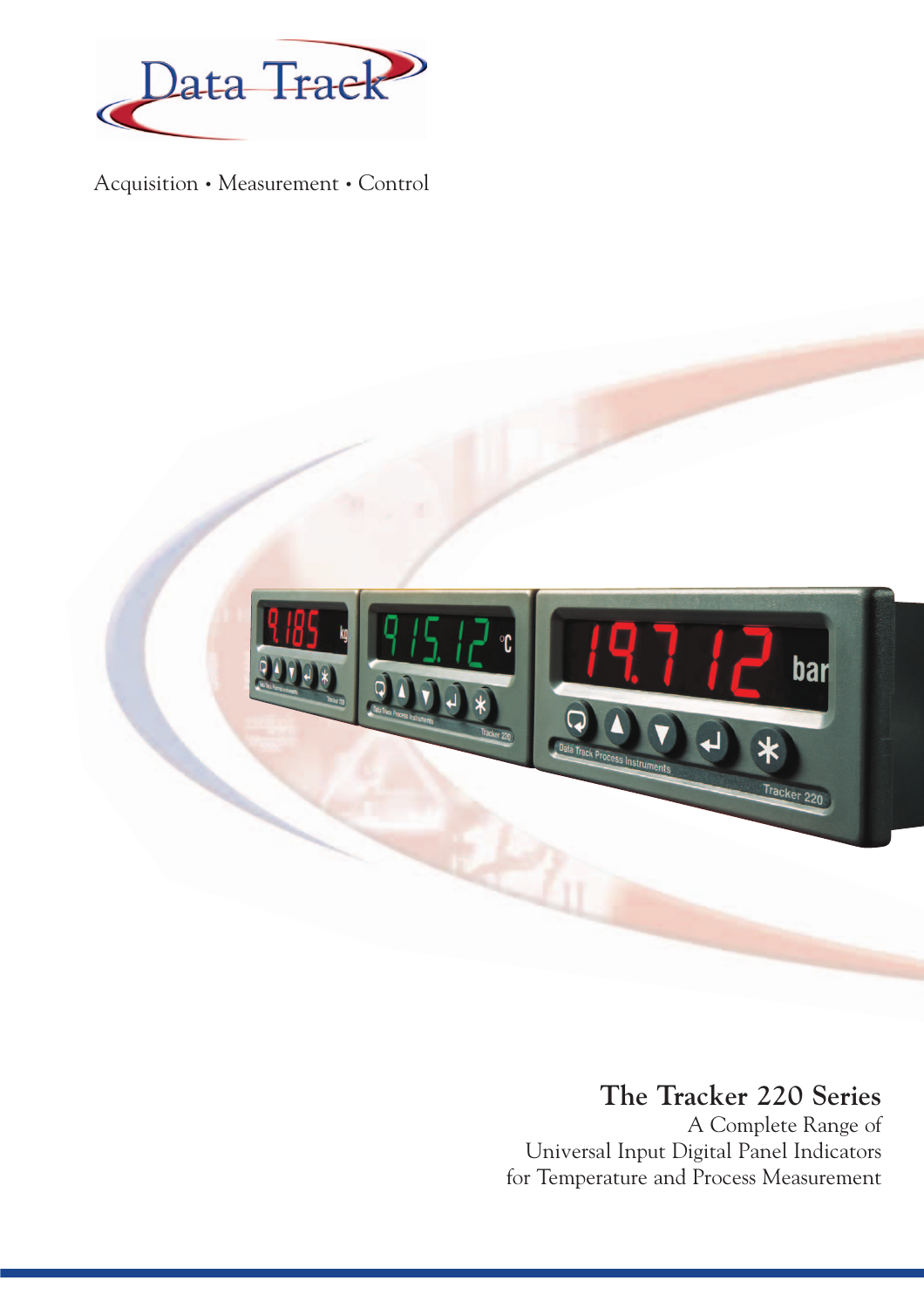# TRACKER 220 SERIES INDICATORS

- Universal Input
- **Analogue Output**
- Digital Status Inputs
- **Transmitter & Transducer Supplies**
- $\Box$  Four Alarm Set points
- **Wide Ranging Power Input**

#### **Universal Input**

Any one of over 20 different input types can be directly connected. Thermocouple, RTD, 20mA, mV and 10 volt signals are accepted as standard.

#### **Tough but Attractive**

Designed to enhance the looks of any instrument panel, the enclosure uses flame retardant (VO) materials and the front panel conforms to IP65 (NEMA 4).

The plug in sleeve-type construction facilitates simple exchange for routine servicing/calibration.

#### **Clear Display**

The flat, slightly recessed display, together with high brightness red or green LEDs ensure maximum visibility even in difficult ambient lighting conditions.



#### CONFIGURATION **SOFTWARE**

**IP65 Front Panel** Standard 1/8 DIN Size

**Red or Green LED Display**

**Programmable Function Buttons** 

**Maths Functions**

Serial Communications

**Universal Power Input** Wide-ranging 90 to 265v ac input allows world-wide installation. Low voltage ac/dc input option available.

Tracker 220



**Connectivity**

Digital Status inputs, serial communications, analogue output, transmitter supply, alarm relays, transducer supply, are all available. The instrument can be removed for routine servicing without disturbing these connections.

#### **Front Panel Control**

Full set-up is available using the front panel buttons to step through a simple password protected menu. Some functions can be made directly available to an operator. Alternatively units can be supplied without buttons.



#### SCADA **SOFTWARE**

(iiiii)

**ICENTA** 

The Tracker 220 series of universal input indicators comprises a range of four models which offer unparalleled price and performance. The use of surface mount components and modern microprocessor technology has enabled powerful features to be packed into a standard 1/8 DIN case. The measurement performance is significantly better than that normally associated with indicators in this price range.

**User Definable Buttons** Two of the front panel buttons can be user programmed to provide one or more special functions such as tare and auto zero.

The four models can be used for simple measurement-only applications or in more demanding situations requiring digital communications, alarms, maths functions and complex signal conditioning. The powerful menu-driven software enables fast flexible set-up from the front panel or via the serial communications interface. No adjustments of internal potentiometers, internal links or plug-in cards are necessary.

All Tracker 220 series indicators have been tested and comply with the European Electromagnetic Compatibility directives and safety requirements. The instruments are designed to be used in the most demanding applications and each carries the CE marking. The enclosure is manufactured in re-cyclable and flame-retardant (VO) materials and the front panel conforms to IP 65.

Tel: +44(0)1722 439880 Email: [Sales@icenta.co.uk](mailto:Sales@icenta.co.uk) [www.icenta.co.uk](http://www.icenta.co.uk)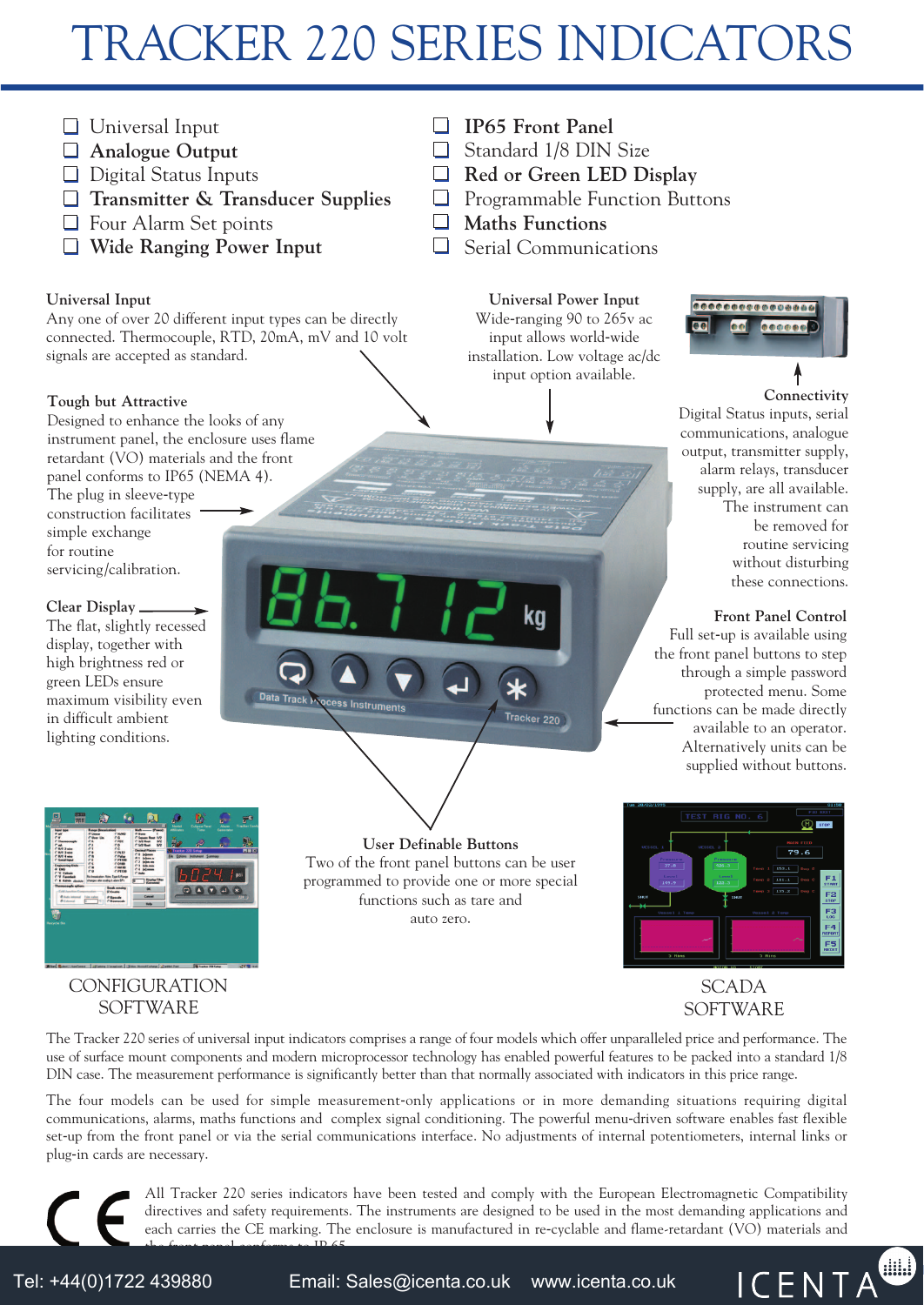# TRACKER 220 APPLICATIONS





### **Temperature**

The Tracker 220 series can be used in a wide variety of temperature measurement applications with results displayed in °C, °F or Kelvin (Absolute). In applications where non-linearising temperature transmitters are used the Tracker 220 series can linearise the 4-20 mA signal received to the thermocouple curve. Where accuracy is vital to an application, a 220 series indicator can be calibration-matched to the output of the actual sensor to be used, thus removing most system measurement errors.



### **Pressure and Weighing**

A variety of pressure transducers, pressure transmitters or strain gauge bridges can be connected to the Tracker 220 series. The indicator and sensor can be matched using the user calibration feature, greatly reducing errors due to sensor output and excitation supply voltage variations. A front panel button or digital status input can be configured to provide an auto zero feature allowing zero offset errors to be eliminated. For weighing applications, a tare function can be similarly configured.



## **Process Inputs**

The Tracker 220 series indicators have a number of features which make them particularly suitable for the measurement of process signals. Maths functions allow calculations for orifice plate, "V" notch weir flow and rectangular (Cippaletti) weir flow. A filter is available for noisy or fast- moving signals. A 24 point user linearisation facility is provided for applications such as tank contents measurements. All of the Tracker 220 input types can be scaled to any engineering units within the display range or, if necessary, mapped to one of the thermosensor or user linearisation curves. SG Correction is also available.



## **Signal Re-Transmission**

The user programmable isolated analogue output allows the 220 series to be used in applications where a local display as well as data recording is required. This output can be configured to transmit the measured, averaged, maximum or minimum value and has its own damping filter for noisy or fast moving signals. The input can be locally conditioned and retransmitted over a relatively long distance. Being electrically isolated, problems associated with earth loops, which are often encountered in measurement systems, are eliminated.



### **Communications**

The Tracker 220 series serial protocol is compatible with most SCADA software packages. Up to 32 indicators can be connected to a single master device in a multidrop two or four wire configuration. Tracker PC based software can be supplied which enables multiple configurations to be modified and stored. The display and analogue output can be controlled via the serial interface, allowing an indicator to be used as a remote display or control device.



## **Alarm and Control**

The comprehensive alarm functions built into the Tracker 220 series make them particularly suitable for monitoring, switching and control applications.

The hysteresis facility stops noisy signals switching alarms. High and low deviation allow control around a setpoint. On and off delay times can be set, with individual alarms configured as latching or non-latching, depending upon user requirements. Alarms can be displayed or acknowledged on the Tracker 220 front panel.

**COLOR** 

ICENTA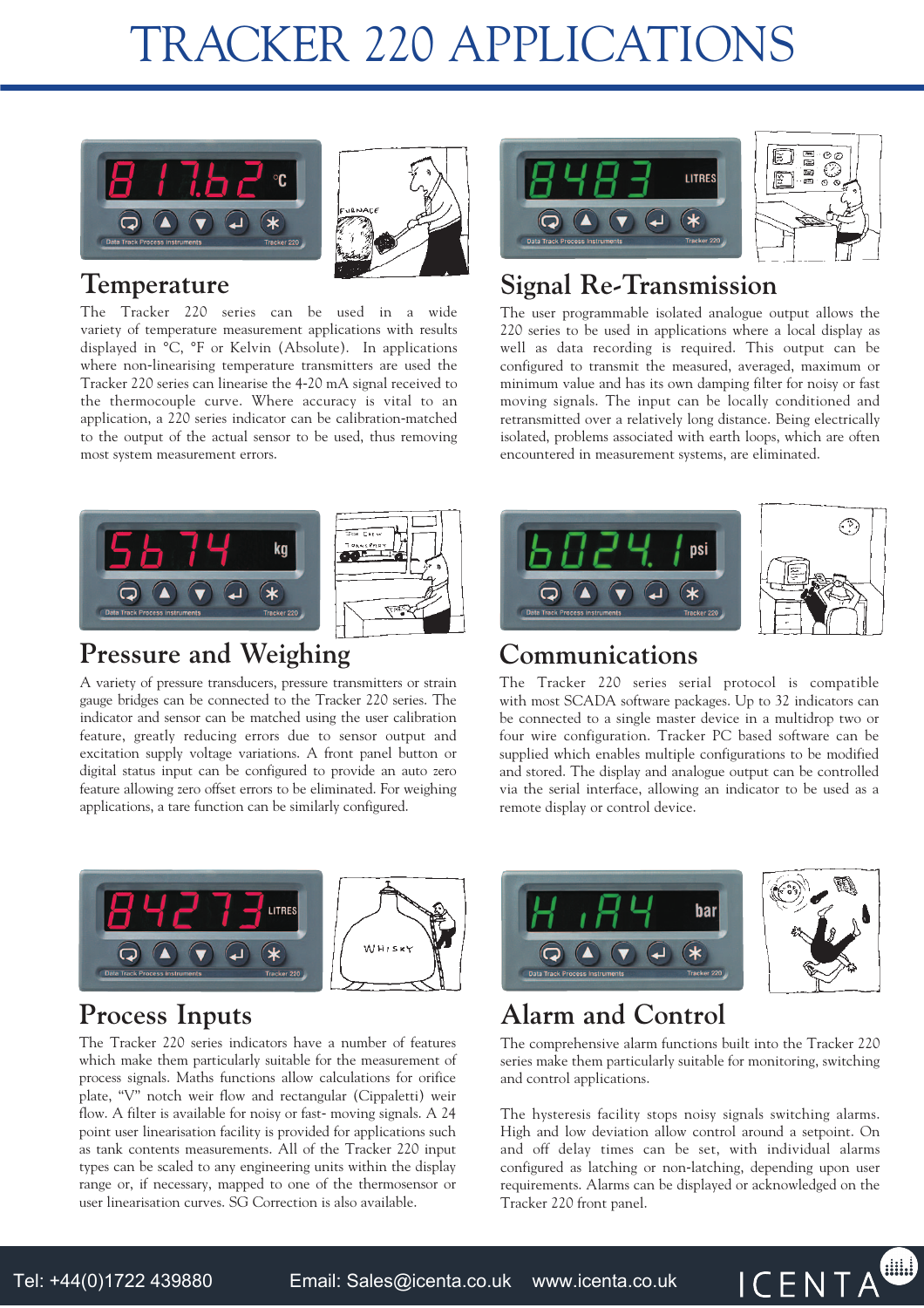# TRACKER 220 FEATURES





## **Universal Input**

All of the Tracker 220 series can be directly connected to most process sensors including thermocouples, RTDs, 20mA loops, transmitters, or dc type signals. All thermosensor ranges have built-in linearisation curves and internal or external CJC is available. The display can show °C, °F or Kelvin (Absolute), with the decimal point position being user-adjustable to give the required measurement resolution or switched to automatic (auto ranging mode). The sensor break detection can be selected to produce upscale or downscale readings. Process inputs can be scaled to any engineering unit and any input can be mapped to one of the thermosensor linearisation curves.



## **Sensor Excitation**

All Tracker 220 models are fitted with a fixed 24 volt DC output which is electrically isolated. This can be used to power a single 20 mA loop for two wire transmitters.

In addition the Tracker models 221 and 222 have a 10v regulated supply and the Tracker models 223 and 224 are fitted with a programmable 0-12 volt dc regulated output. Both of these outputs are electrically isolated to 500v. The programmable supply is configured via the internal software and is primarily designed to power strain gauge-type sensors including load cells.



## **User Linearisation**

Some applications require a special linearisation curve to be defined by the user. A typical example is tank contents measurement where the pressure of a liquid can be measured but this does not have a linear relationship to the actual volume. User linearisation allows up to 24 calibration points to be defined. Each point can be entered manually or, for greater accuracy, directly from the sensor output, thus removing most system measurement errors. The 24 readings can be entered in any order. The Tracker 220 will use the stored values to define the required linearisation curve.



## **Analogue Output**

Models 223 and 224 are fitted with an electrically isolated analogue output which has 0.05% resolution. This can be configured by the user as 0-10 volt, 0-20 mA or 4-20 mA and can be scaled over any portion of the display range. For example, a type K thermocouple can be retransmitted as a linear 4-20 mA signal equivalent to 0-1000°C to another device such as a chart recorder or data logger. The output is linear to temperature (display value).

The analogue output can be set to transmit the measured, the maximum, the minimum or the averaged value and has its own damping filter for noisy or fast moving signals.



## **Serial Communications**

Both models 223 and 224 are fitted with an electricallyisolated RS 422/485 serial interface. Models 221 and 222 can optionally be fitted with two wire communications. All measured values and set-up parameters are accessible, however, the instruments can be set to be read only, thus protecting their configuration.

Two protocols are available, namely the MODBUS and the proprietary DTPI, which has been designed to be easier to implement. The display, analogue output and transducer supply can all be set or configured via the serial interface.



## **Alarms**

Each of the Tracker 220 series has four software alarms. These can be configured by the user for alarm type, setpoint, on/off delay and on/off hysteresis value. Alarms can be individually set to be latching or non-latching and to flash a message on the front panel display when active. Any of the four software alarms can operate a relay (models 222 and 224 only). In addition a special AND function allows a relay to switch only if two or more alarm conditions are active. Relays can be configured to be energised or de-energised in the alarm condition.

(**......**)

ICENTA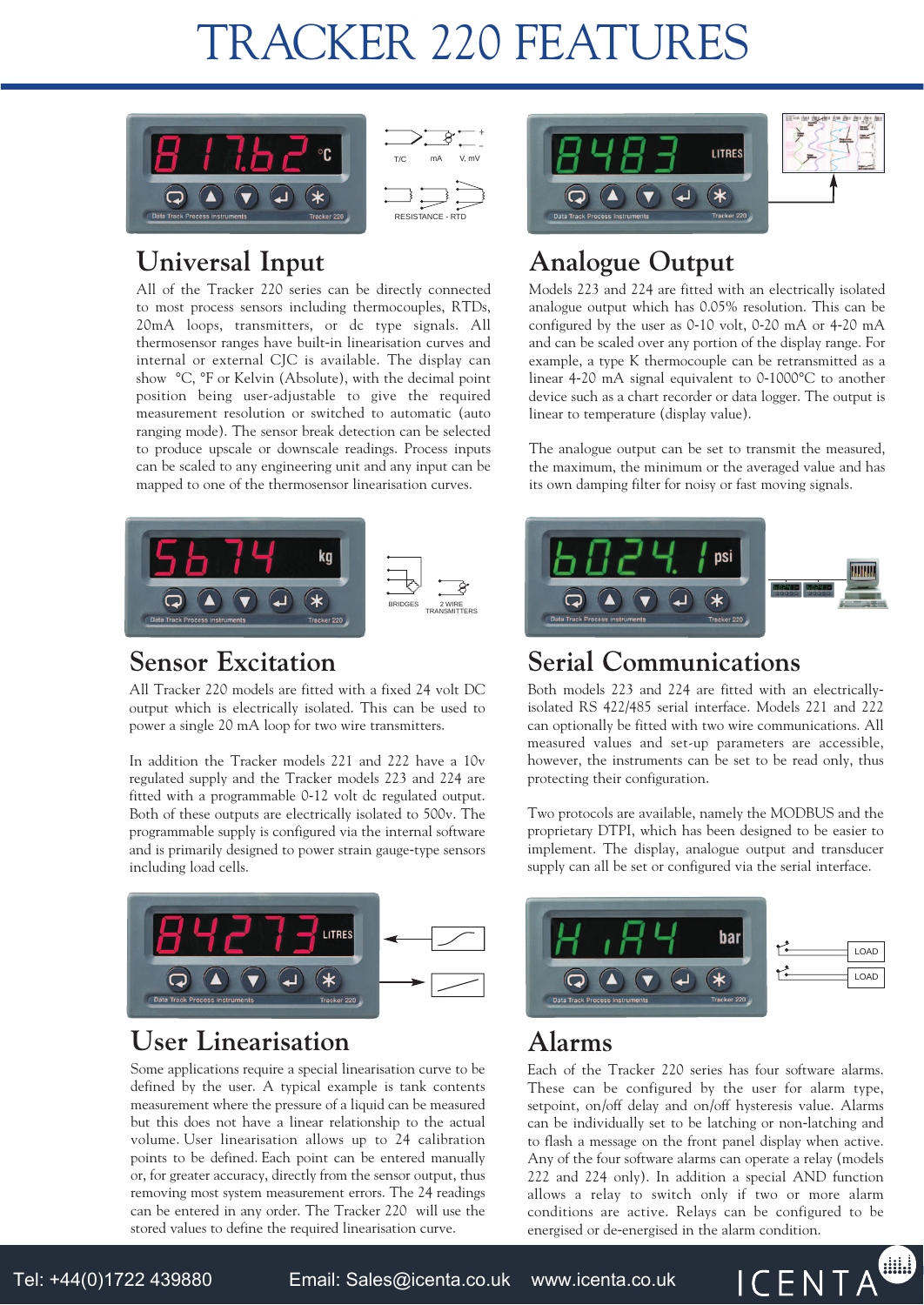# TRACKER 220 SOFTWARE

All configuration parameters can be password protected and are preserved in the event of a power failure. The following software functions are available to the user:

Input Type Linearisation Type Internal or External CJC Sensor Break Detection Display Resolution Display Filter Time Constant Scaling and Calibration

#### **Advanced Maths**

All models have the following maths functions available to the user:

Maximum and Minimum (Peak/Valley) Memory Signal Averaging Square Root 5/2 Root 3/2 Root Tare (Weighing Applications) Auto Zero S.G. Correction (Specific Gravity) The Auto Zero function is particularly useful for correcting sensor zero offset errors in a system.

#### **Software Alarms**

There are four software alarms as standard on the Tracker 220 series indicators. A separate alarm menu is provided for each alarm allowing for independent operation.

The software allows the user to configure the following parameters for each alarm:

Type (High, Low or Deviation) Setpoint Value Deviation High and Low On and Off Delay Time On and Off Hysteresis Value Output (None, Relay 1 or 2 or both) Latching or Non-Latching Alarm Display Message On or Off Front Panel Setpoint Edit On/Off (Alarms 1 and 2) Link Setpoint On or Off (Alarms 3 and 4)

The set-up link function allows multiple alarms to track one adjustable setpoint value.

All setpoint values can be password protected or Setpoints 1 and 2 can be edited by an operator. The display can be set to flash a message when an alarm is active.

#### **Alarm Relay Control**

Models 222 and 224 are each fitted with two alarm relays which can be activated by any of the four software alarms. In addition the AND function allows a relay to be set only when two or more software alarms are active. Relays can be configured to be energised or de-energised (fail safe) in the alarm condition.

Maths Functions Alarm Set-up x 4 Averaging Time Period User Linearisation Password Set-up Function Button Set-up x 2 Relay Set-up (222/224 only) Models 223 and 224 only Status Input Set-up x 2 Transducer Supply Set-up Analogue Output Set-up Analogue Output Scaling Analogue Output Damping Serial Comms Set-up

#### **Digital Status Inputs**

Tracker models 223 and 224 are fitted with two digital inputs which can be activated by external volt-free contacts. These can be programmed individually by the user to perform one or more of the following functions:

Tare Auto Zero Display Hold Display Maximum Display Minimum Display Average Reset Maximum, Minimum and Average Alarm Disable Alarm Acknowledge Analogue Output Hold Keyboard Lock Display Test

#### **Function Buttons**

The two buttons marked  $\bigcirc$  and  $\bigcirc$  on the front panel of all models can be user-programmed to give operator level access to one or more of the following functions:

Tare Auto Zero Display Hold Display Maximum Display Minimum Display Average Reset Maximum, Minimum and Average Display Test

#### **Display**

The software allows the user to configure the display. The decimal point position can be set to the required measurement resolution or switched to automatic (auto-ranging) mode. A filter is available to damp fast-moving signals and leading zeros can be suppressed if required.

#### **Password Protection**

The instrument's configuration can be protected by the use of a user-definable password. In addition, editing of the alarm setpoints, alarm acknowledging and the resetting of the maximum, minimum or average value memory can be individually protected from an operator.

**( ......** )

ICENTA

Tel: +44(0)1722 439880 Email: [Sales@icenta.co.uk](mailto:Sales@icenta.co.uk) [www.icenta.co.uk](http://www.icenta.co.uk)